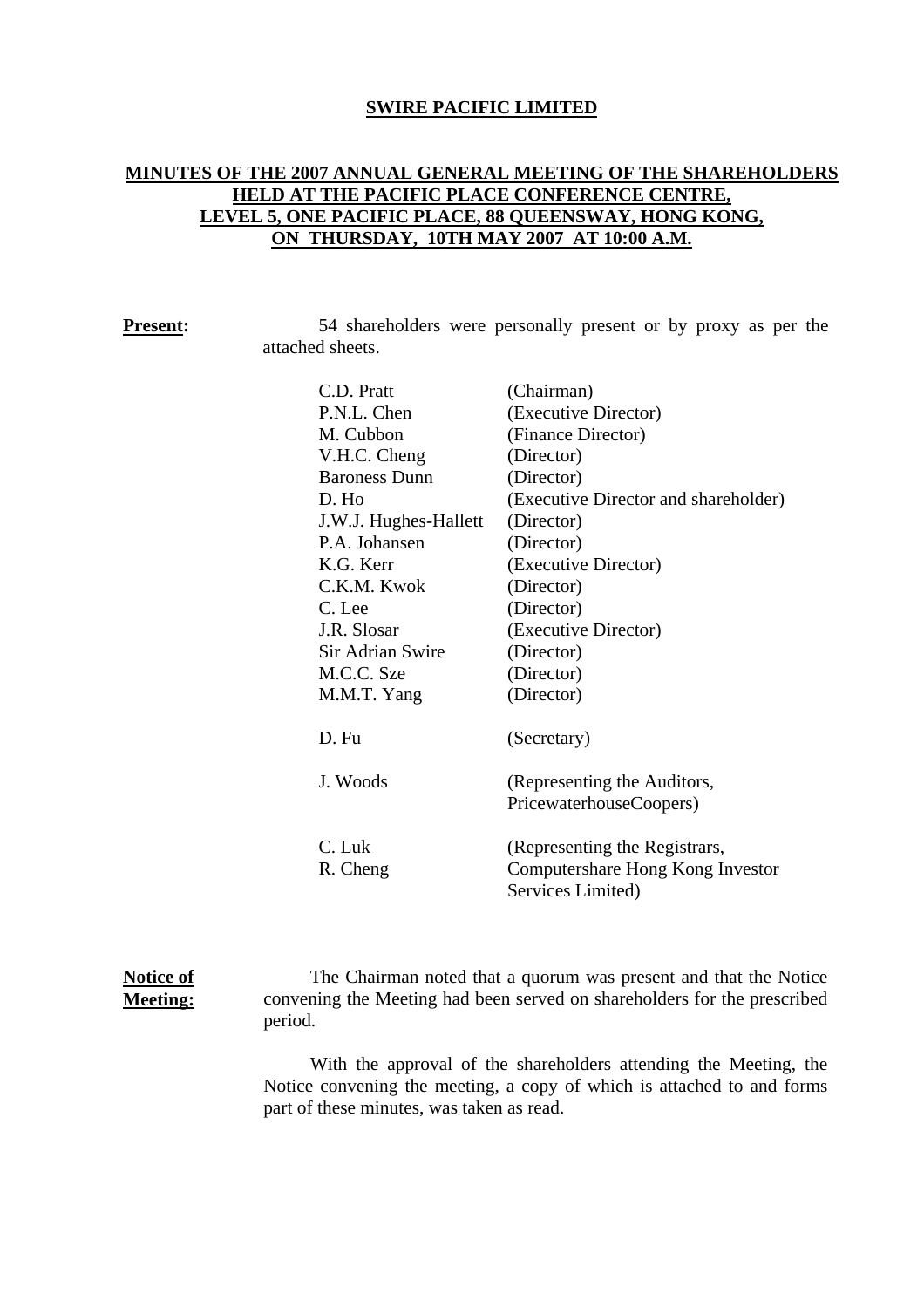|                                  | Meeting be voted on by poll in accordance with Article $72(a)$ of the<br>Company's Articles of Association and directed that the poll be conducted<br>after all the resolutions had been proposed and considered. He advised that<br>the poll results would be notified to the Stock Exchange and published in<br>The Standard, Hong Kong Economic Journal and on the Company's<br>website. |
|----------------------------------|---------------------------------------------------------------------------------------------------------------------------------------------------------------------------------------------------------------------------------------------------------------------------------------------------------------------------------------------------------------------------------------------|
| <b>Auditors'</b><br>Report:      | J. Woods, representing the Auditors, PricewaterhouseCoopers<br>summarised the Independent Auditor's Report contained in the 2006<br>Annual Report.                                                                                                                                                                                                                                          |
| <b>Final</b><br>Dividends:       | The Chairman noted that the Report of the Directors and the<br>Accounts for the year ended $31st$ December 2006, together with the Notice<br>of Meeting containing the detailed resolutions to be considered at the<br>Meeting, had been in the hands of the shareholders for the statutory period<br>of time.                                                                              |
|                                  | The Chairman proposed THAT:                                                                                                                                                                                                                                                                                                                                                                 |
|                                  | Resolution 1                                                                                                                                                                                                                                                                                                                                                                                |
|                                  | "The recommended final dividends of $HK\epsilon/220.0$ per 'A' share and<br>HK¢44.0 per 'B' share be and are hereby declared payable."                                                                                                                                                                                                                                                      |
|                                  | This resolution was voted on by poll after all the resolutions had<br>been proposed and considered, with the following result:                                                                                                                                                                                                                                                              |
|                                  | For:<br>3,035,470,718 votes<br>$(100\%)$<br>$0$ vote<br>$(0\%)$<br>Against:                                                                                                                                                                                                                                                                                                                 |
|                                  | As more than 50% of the votes were cast in favour of this<br>resolution, the resolution was carried.                                                                                                                                                                                                                                                                                        |
| <b>Election of</b><br>Directors: | The Chairman advised that Peter Johansen and Sir Adrian Swire<br>retired in accordance with Article 93 and, being eligible, they offered<br>themselves for re-election.                                                                                                                                                                                                                     |
|                                  | The Chairman proposed THAT:                                                                                                                                                                                                                                                                                                                                                                 |
|                                  | Resolution 2 (a)                                                                                                                                                                                                                                                                                                                                                                            |
|                                  | "Peter Johansen be re-elected as a Director."                                                                                                                                                                                                                                                                                                                                               |
|                                  |                                                                                                                                                                                                                                                                                                                                                                                             |

**Poll**: The Chairman demanded that all the resolutions proposed at the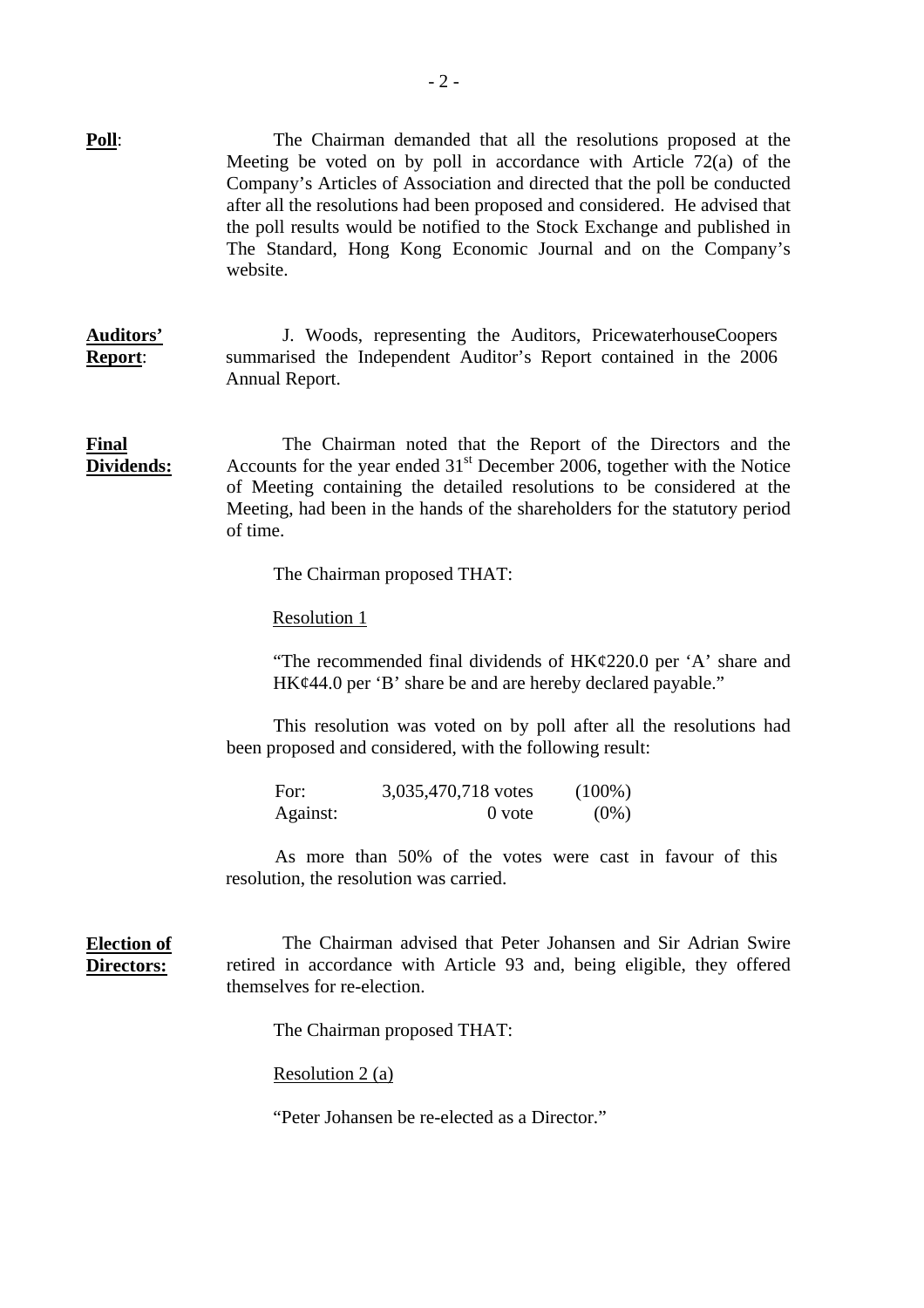This resolution was voted on by poll after all the resolutions had been proposed and considered, with the following result:

For: 3,038,239,874 votes (99.6191%) Against: 11,618,297 votes (0.3809%)

As more than 50% of the votes were cast in favour of this resolution, the resolution was carried.

The Chairman proposed THAT:

Resolution 2 (b)

"Sir Adrian Swire be re-elected as a Director."

This resolution was voted on by poll after all the resolutions had been proposed and considered, with the following result:

| For:     | 3,051,237,420 votes (99.9242%) |  |
|----------|--------------------------------|--|
| Against: | 2,313,631 votes (0.0758%)      |  |

As more than 50% of the votes were cast in favour of this resolution, the resolution was carried.

John Slosar who had been appointed as Director under Article 91 since the last annual general meeting also retired and offered himself for election.

The Chairman proposed THAT:

Resolution 2 (c)

"John Slosar be elected as a Director."

This resolution was voted on by poll after all the resolutions had been proposed and considered, with the following result:

| For:     | 3,046,248,817 votes (99.7609%) |  |
|----------|--------------------------------|--|
| Against: | 7,302,234 votes (0.2391%)      |  |

As more than 50% of the votes were cast in favour of this resolution, the resolution was carried.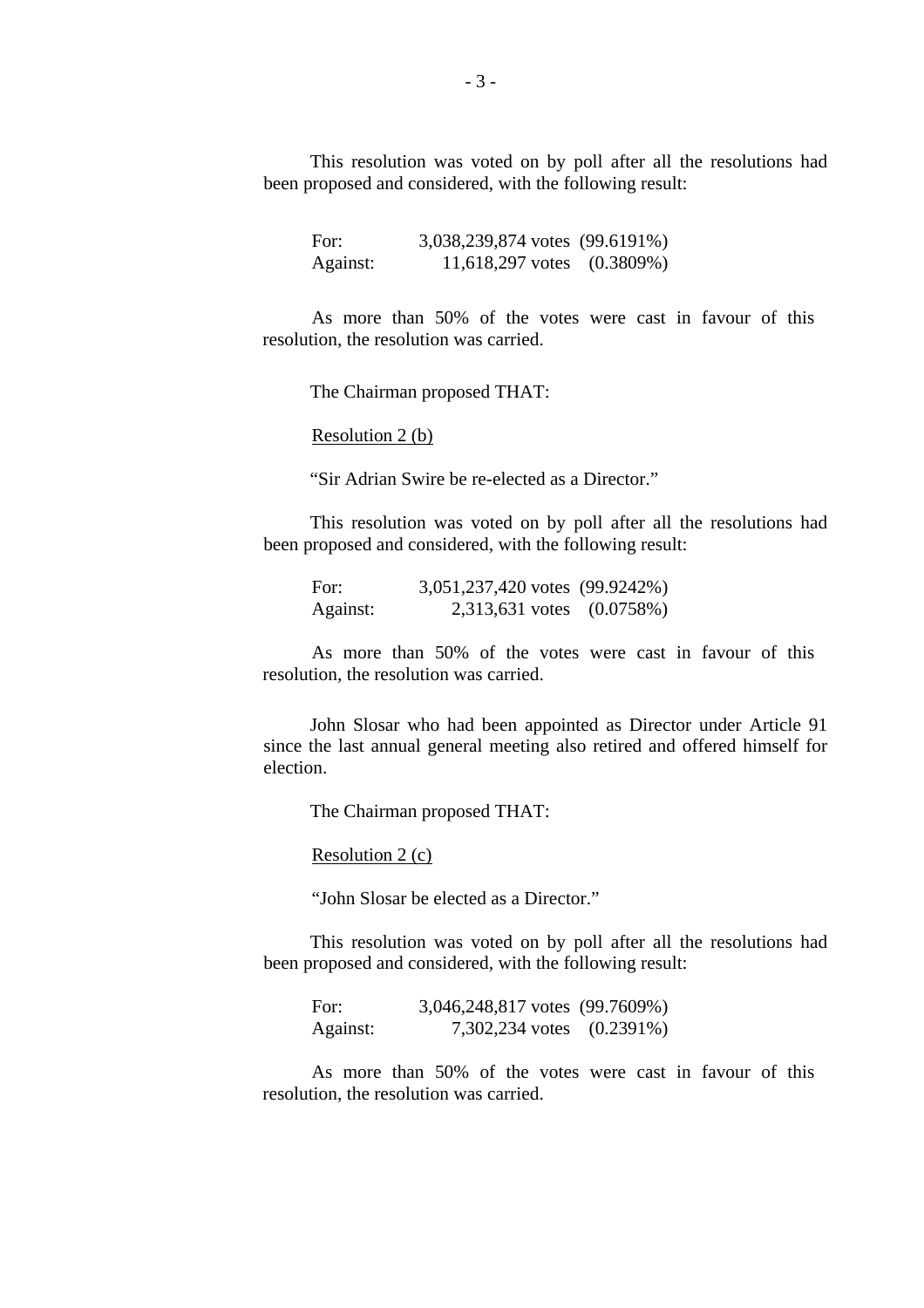**Appointment of Auditors**: The Chairman advised that the accounts had been audited by PricewaterhouseCoopers who retired and, being eligible, offered themselves for re-appointment.

He proposed THAT:

Resolution 3

 "PricewaterhouseCoopers be re-appointed Auditors to hold office until the conclusion of the next Annual General Meeting and that the Directors be authorised to fix their remuneration."

This resolution was voted on by poll after all the resolutions had been proposed and considered, with the following result:

| For:     | 3,034,186,264 votes (99.9890%) |  |
|----------|--------------------------------|--|
| Against: | 333,269 votes (0.0110%)        |  |

As more than 50% of the votes were cast in favour of this resolution, the resolution was carried.

### **Share Repurchase Mandate:**

The Chairman said that the next item was special business to consider and, if thought fit, to pass an ordinary resolution granting a general mandate to the Directors to repurchase up to 10 per cent of the issued shares of the Company on the Stock Exchange. The explanatory statement required by the Listing Rules to be sent to shareholders in this connection was set out in the Appendix to his letter to shareholders dated  $12^{th}$  April 2007.

He advised that since the last Annual General Meeting the Company had repurchased 5,966,885 'A' shares and no 'B' shares, representing 0.6449% of the 'A' shares in issue at the time of the last Annual General Meeting and that, after subtracting the repurchased shares which included 562,885 'A' shares pending settlement and delivery for cancellation, the number of shares in issue as at the date of the Meeting was 924,408,500 'A' shares and 3,003,486,271 'B' shares. He further advised that the Directors would consider the repurchase of further shares if they felt it to be in the interest of the Company.

The Chairman proposed the following ordinary resolution:

Resolution 4

THAT

"(a) Subject to paragraph (b), the exercise by the Directors during the Relevant Period of all the powers of the Company to make on-market share repurchases (within the meaning of the Code on Share Repurchases) be approved;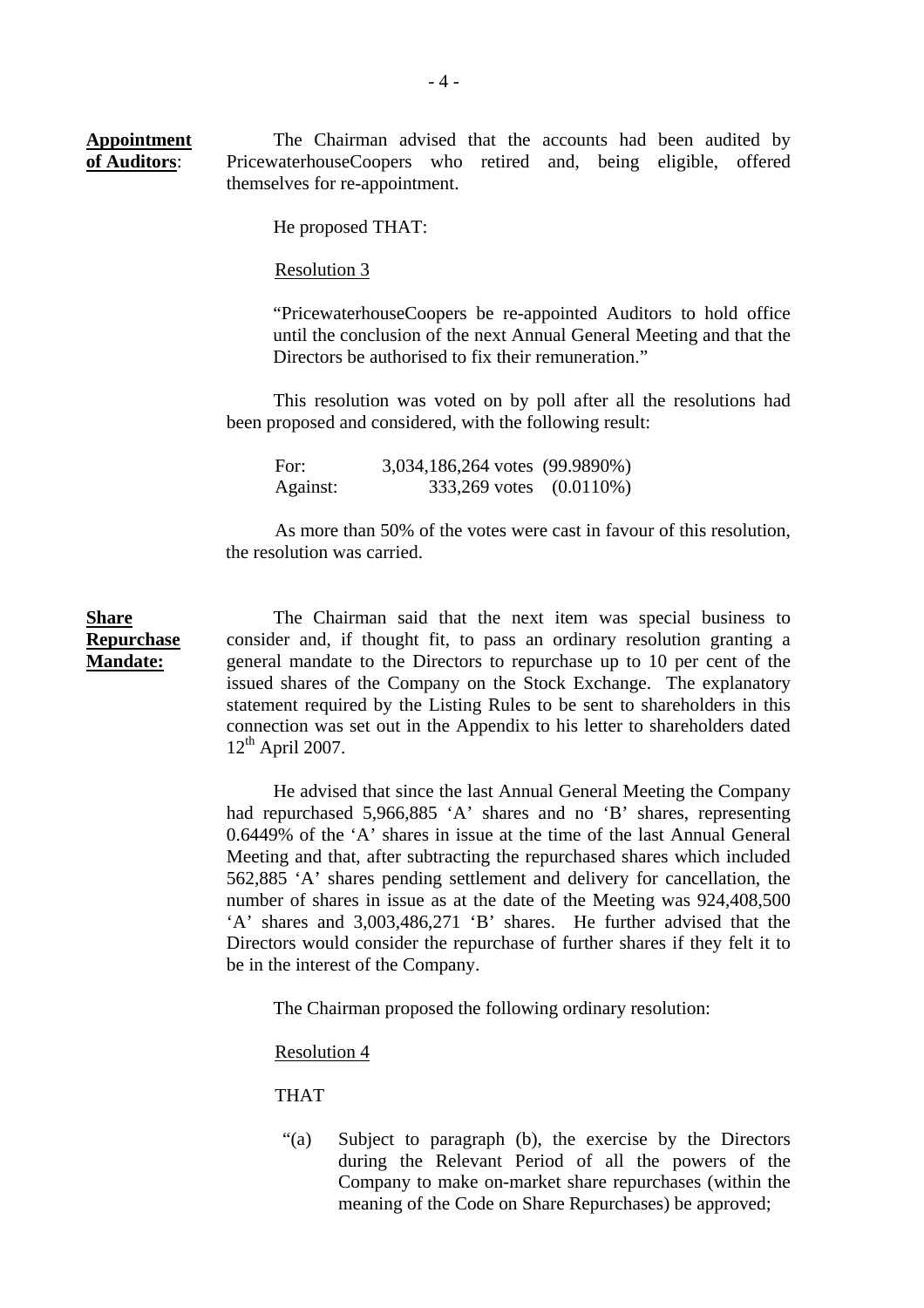- (b) the aggregate nominal amount of any class of the Company's shares which may be repurchased pursuant to the approval in paragraph (a) above shall not exceed 10 per cent of the aggregate nominal amount of the shares of that class in issue at the date of passing this Resolution; and
- (c) for the purpose of this Resolution:

 "Relevant Period" means the period from the passing of this Resolution until the earliest of:

- (i) the conclusion of the next annual general meeting of the Company;
- (ii) the expiration of the period within which the next annual general meeting of the Company is required by law to be held; and
- (iii) the revocation or variation of the authority given under this Resolution by ordinary resolution of the shareholders in general meeting;

and references to "shares" include securities which carry a right to subscribe for or purchase shares."

This resolution was voted on by poll after all the resolutions had been proposed and considered, with the following result:

| For:     | 3,033,993,718 votes (99.9793%) |  |
|----------|--------------------------------|--|
| Against: | 629,000 votes $(0.0207\%)$     |  |

As more than 50% of the votes were cast in favour of this resolution, the resolution was carried.

**General Mandate to issue and dispose of additional shares:**

The Chairman advised that the penultimate item of special business was to consider and, if thought fit, to pass an ordinary resolution giving the Directors a new general mandate to issue additional shares in the Company up to a maximum of 20 per cent of the existing issued share capital of the Company, provided that the aggregate nominal amount of shares allotted wholly for cash would not exceed 5% of the aggregate nominal amount of the shares then in issue.

He advised that the Company had not issued any additional shares under the general mandate since the last Annual General Meeting.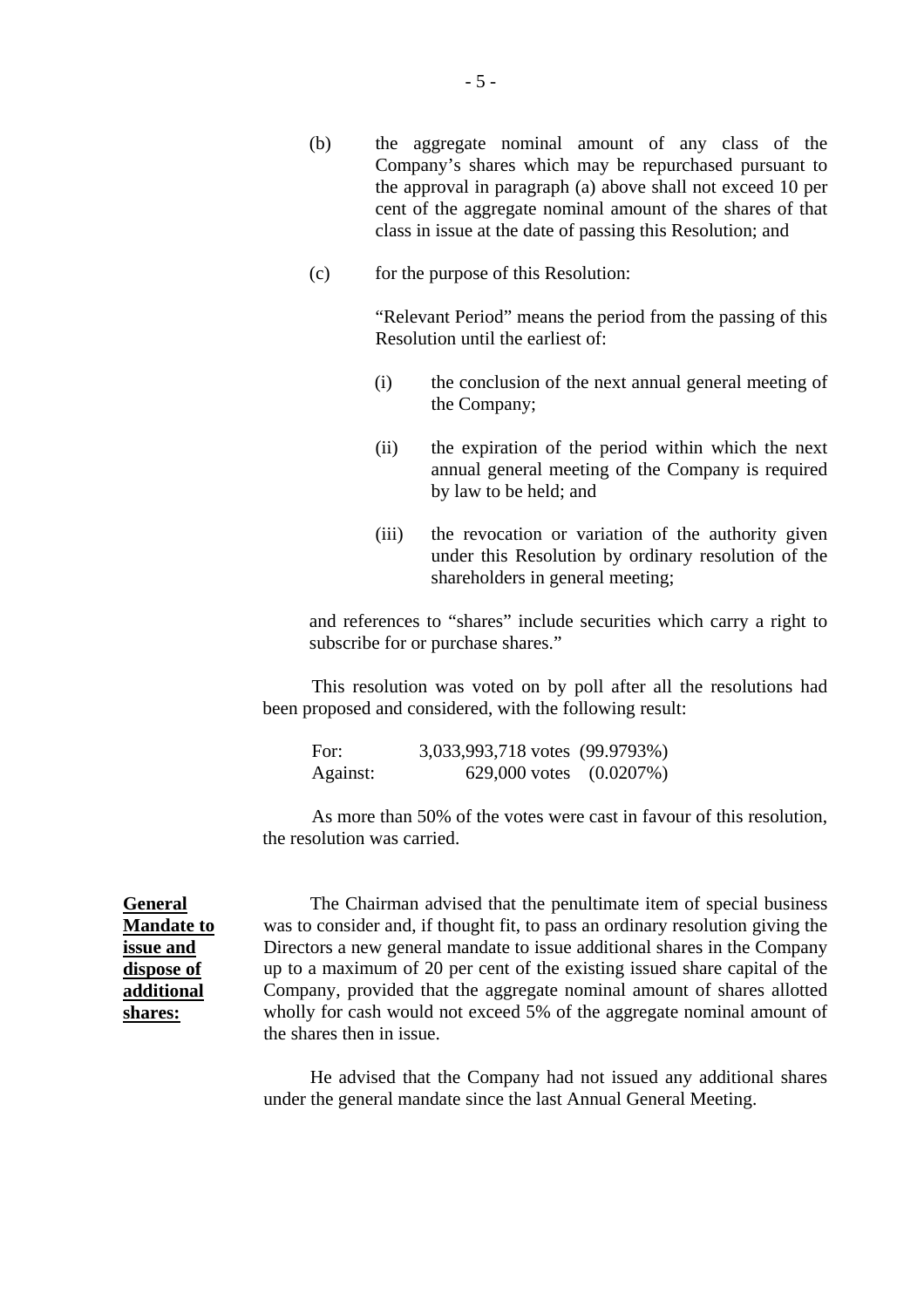The Chairman proposed the following ordinary resolution:

### Resolution 5

### THAT

- "(a) Subject to paragraph (b), the exercise by the Directors during the Relevant Period of all the powers of the Company to allot, issue and deal with additional shares and to make or grant offers, agreements and options which will or might require the exercise of such powers during or after the end of the Relevant Period be approved;
- (b) the aggregate nominal amount of shares of any class allotted or agreed conditionally or unconditionally to be allotted (whether pursuant to an option or otherwise) by the Directors pursuant to the approval in paragraph (a), otherwise than pursuant to (i) a Rights Issue or (ii) any scrip dividend or similar arrangement providing for the allotment of shares in lieu of the whole or part of a dividend on shares, shall not exceed the aggregate of 20 per cent of the aggregate nominal amount of the shares of that class in issue at the date of passing this Resolution provided that the aggregate nominal amount of the shares of any class so allotted (or so agreed conditionally or unconditionally to be allotted) pursuant to this Resolution wholly for cash shall not exceed 5 per cent. of the aggregate nominal amount of the shares of that class in issue at the date of passing this Resolution; and
- (c) for the purpose of this Resolution:

"Relevant Period" means the period from the passing of this Resolution until the earliest of:

- (i) the conclusion of the next annual general meeting of the Company; and
- (ii) the expiration of the period within which the next annual general meeting of the Company is required by law to be held; and
- (iii) the revocation or variation of the authority given under this Resolution by ordinary resolution of the shareholders in general meeting; and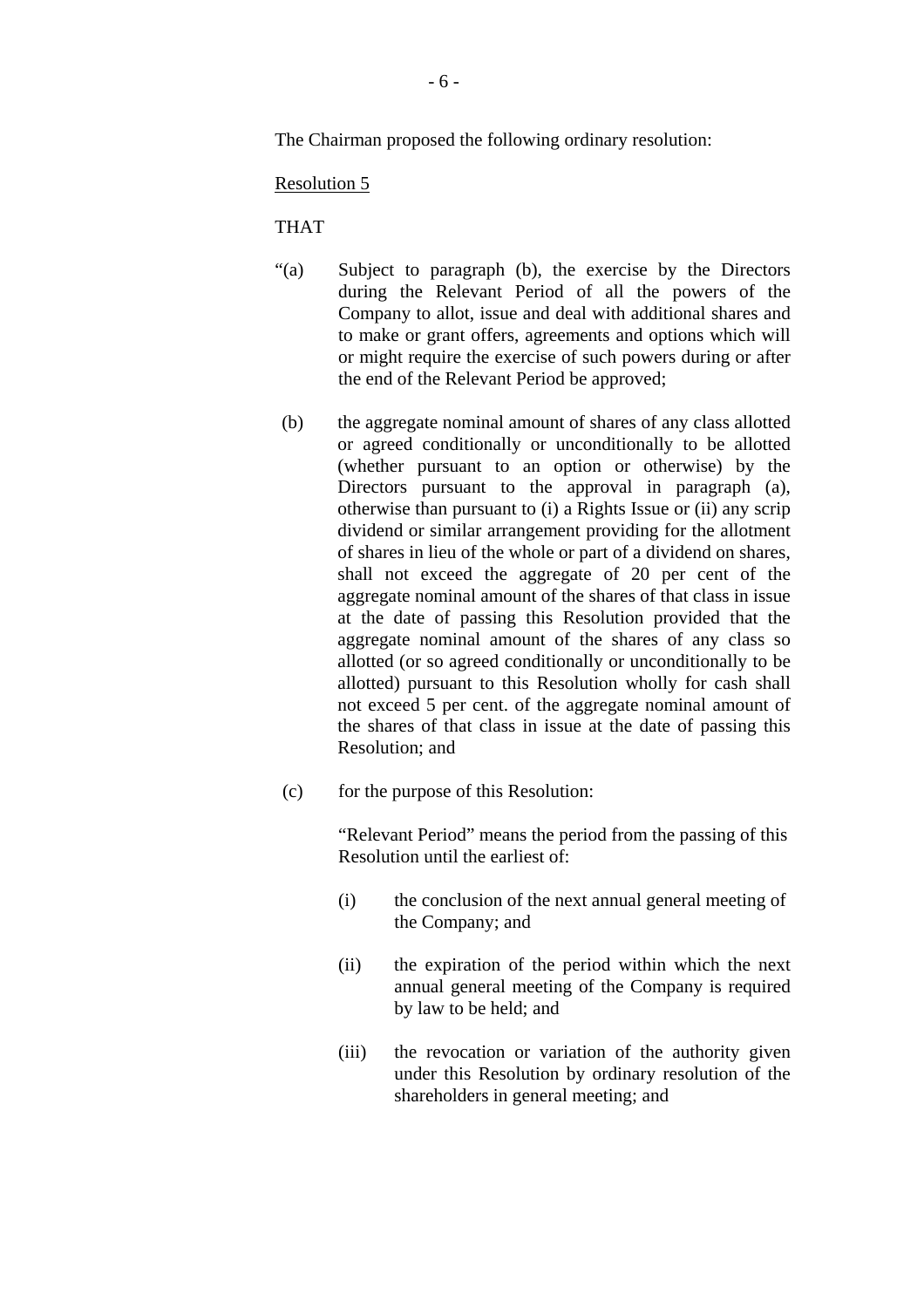"Rights Issue" means an offer of shares to holders of shares or any class thereof on the register on a fixed record date in proportion to their then holdings of such shares or class thereof (subject to such exclusion or other arrangements as the Directors may deem necessary or expedient in relation to fractional entitlements or having regard to any restrictions or obligations under the laws of, or the requirements of any recognised regulatory body or any stock exchange in, any territory outside Hong Kong)."

This resolution was voted on by poll after all the resolutions had been proposed and considered, with the following result:

| For:     | 2,558,222,840 votes (84.2856%) |  |
|----------|--------------------------------|--|
| Against: | 476,959,878 votes (15.7144%)   |  |

As more than 50% of the votes were cast in favour of this resolution, the resolution was carried.

**Directors' fees:** The Chairman advised that the last item of special business was to consider and, if thought fit, to pass an ordinary resolution approving an increase in the aggregate fees paid to Directors in any one year from a maximum of HK\$2 million to HK\$6 million.

> He advised that at the annual general meeting in 2003, shareholders resolved that Directors' fees not exceeding an aggregate sum of HK\$2 million be paid in any one year. This had remained unchanged in spite of an increase in the number of Directors.

The Chairman proposed the following ordinary resolution:

Resolution 6

THAT

"The aggregate fees paid to the Directors in any one year shall not exceed HK\$6 million."

In response to questions from shareholders, the Chairman advised that the proposed increase of the aggregate fees paid to Directors was due to the increase in the size of the Board and the increased onerous responsibilities placed on Directors.

In response to a further question from the shareholders, the Chairman advised that the rate of dividends has increased considerably over the past years.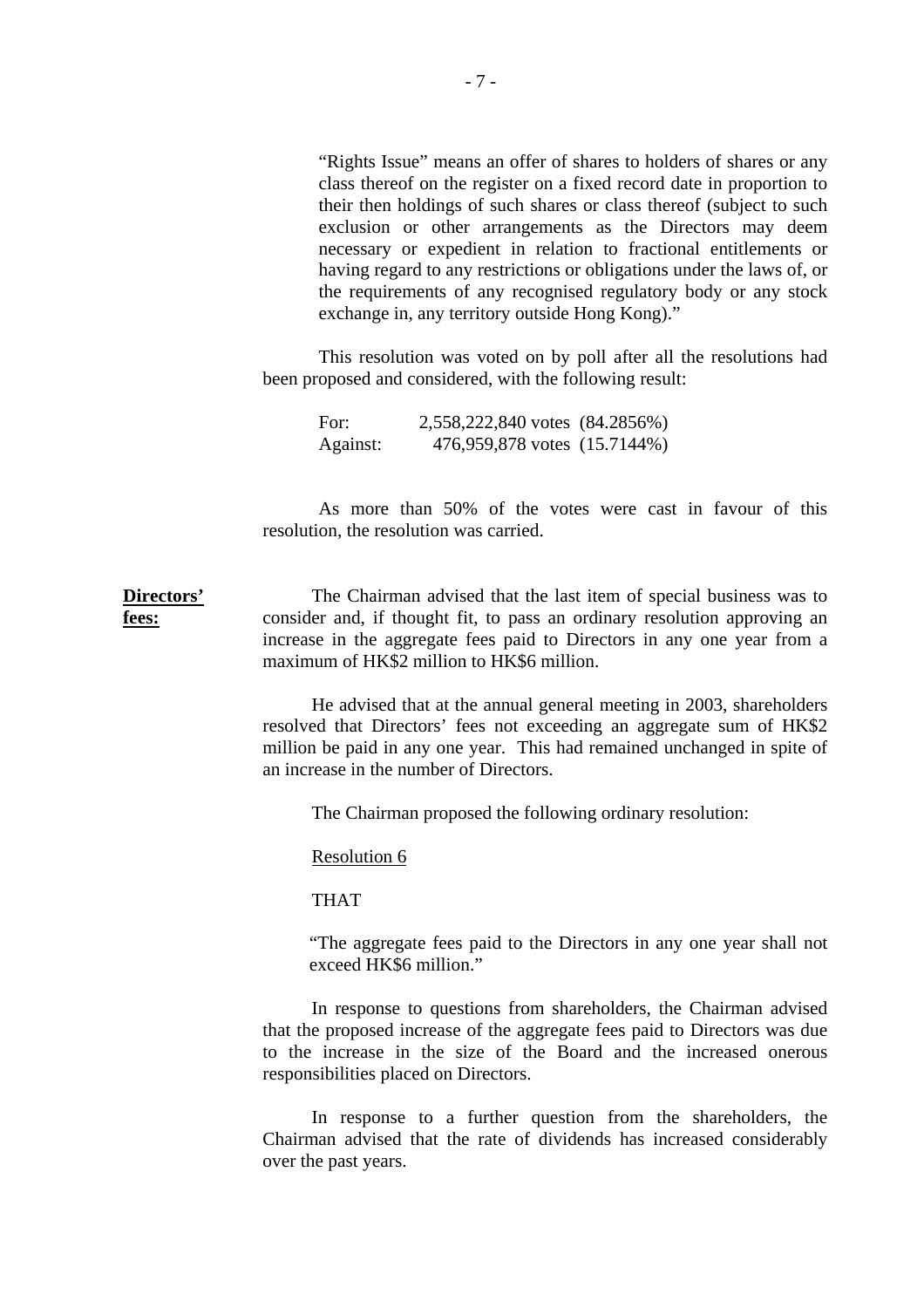This resolution was voted on by poll after all the resolutions had been proposed and considered, with the following result:

| For:     | 3,009,570,229 votes (99.1740%) |  |
|----------|--------------------------------|--|
| Against: | 25,065,989 votes (0.8260%)     |  |

As more than 50% of the votes were cast in favour of this resolution, the resolution was carried.

**Conclusion of Meeting and Poll Results :** After all the resolutions of the meeting had been proposed and considered, the Chairman directed that a poll on each of the resolutions be taken.

> Computershare Hong Kong Investor Services Limited, the Company's share registrars, was appointed to act as scrutineers for the polls.

> The Chairman advised that the poll results would be notified to the Stock Exchange and published in The Standard, the Hong Kong Economic Journal and on the Company's website on  $11<sup>th</sup>$  May, 2007. A copy of the poll results is attached to and forms part of these minutes.

> The Chairman concluded the meeting by thanking the shareholders for their attendance.

There being no other business, the Meeting was closed at 10:25 a.m.